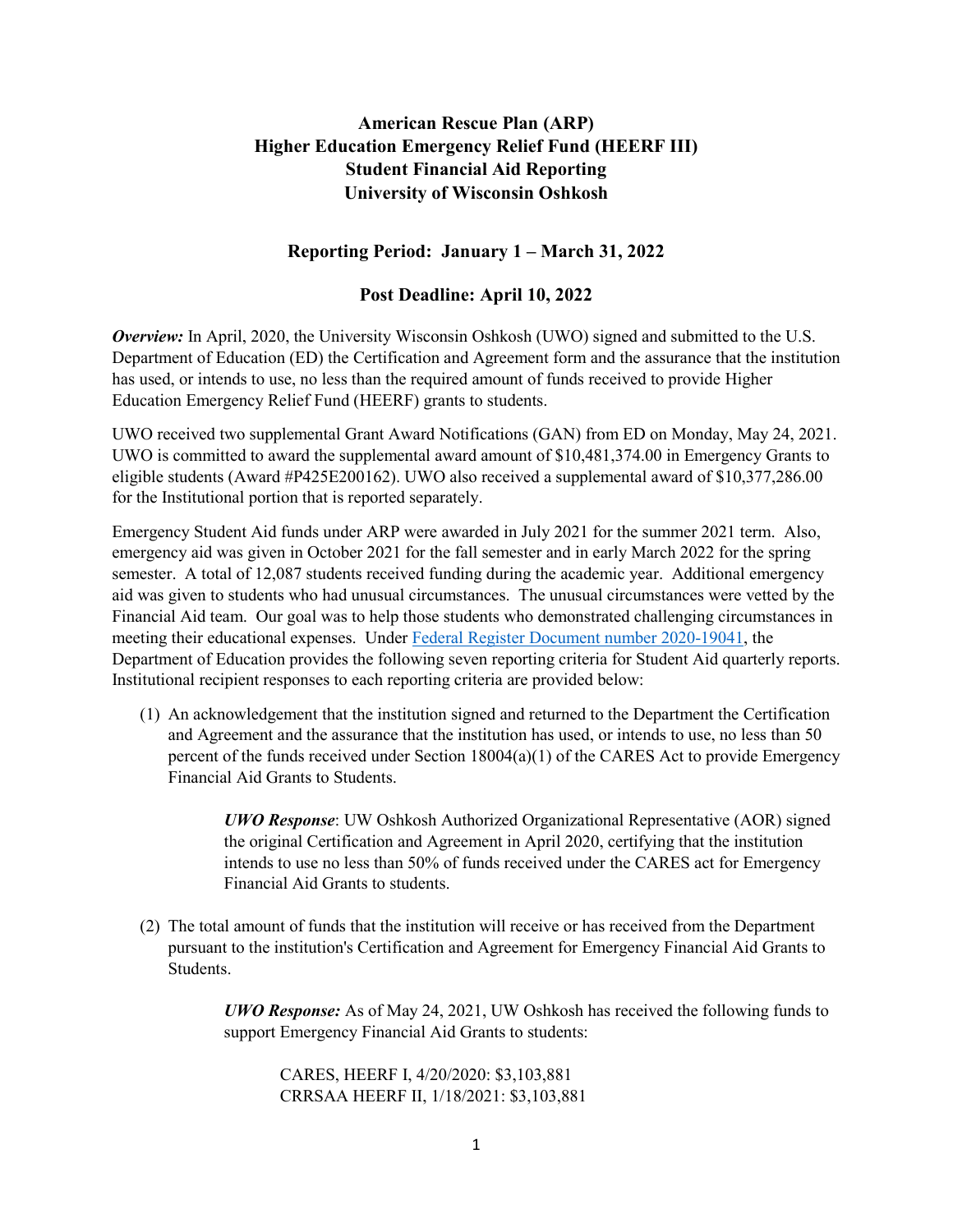ARP, HEERF III, 5/24/2021: \$10,481,374 Total: \$16,689,136

(3) The total amount of Emergency Financial Aid Grants distributed to students under Section 18004(a)(1) of the CARES Act as of the date of submission (i.e., as of the initial report and every calendar quarter thereafter).

> *UWO Response:* The total amount of Emergency funding awarded and disbursed during the spring 2022 semester was \$4,204,224.

(4) The estimated total number of students at the institution eligible to participate in programs under Section 484 in Title IV of the Higher Education Act of 1965 and thus eligible to receive Emergency Financial Aid Grants to Students under Section 18004(a)(1) of the CARES Act.[1]

> *UWO Response:* For the reporting period, mainly the spring 2022 semester, there were 8,524 students eligible to be considered for the HEERF III funding. This represented all of the students enrolled during the spring 2022 semester.

(5) The total number of students who have received an Emergency Financial Aid Grant to students under Section 18004(a)(1) of the CARES Act.

> *UWO Response:* The total number of students who received funding during the spring 2022 semester was 5,740 students. This included undergraduate and graduate students. This brings the total number of students who received funding to 20,550 students.

(6) The method(s) used by the institution to determine which students receive Emergency Financial Aid Grants and how much they would receive under Section  $18004(a)(1)$  of the CARES Act.

> *UWO Response*: For the spring semester, we considered students who filed the FAFSA. We established tiers of eligibility based on FAFSA EFC ranges. The students who demonstrated a greater need were given the larger amounts of funding. Those who did not file the FAFSA were encouraged to do so to be considered for the funding. In addition, aid was given to undocumented, noninternational students.

(7) Any instructions, directions, or guidance provided by the institution to students concerning the Emergency Financial Aid Grants.

> *UWO Response*: We emailed all students early that funding would be available to assist students with education expenses. We encouraged students to file the FAFSA if they hadn't already done so. A second email reminder was given so they could file the FAFSA prior to the deadline for receiving the funding. When we saw visitors to the Financial Aid Office early in the fall and spring, we encouraged them to be sure and file the FASFA. We tried multiple ways to get the word out to file the FAFSA.

> In order to help student who might have difficulties paying for their school expenses due to the challenging circumstances because of the pandemic, the Financial Aid Office continued helping students through special circumstances. We shared this opportunity